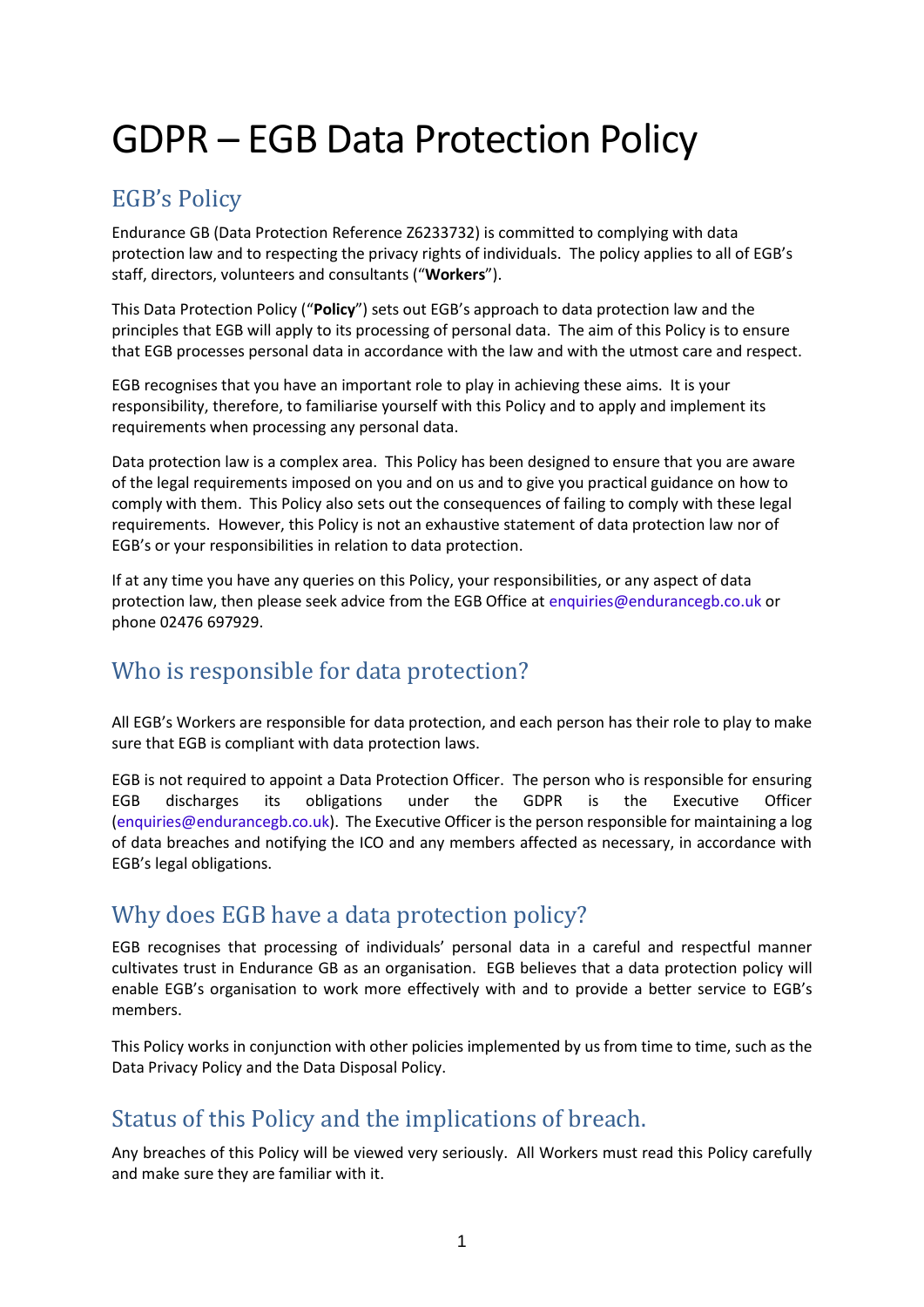# The Main Themes of Data Protection Laws

The main themes of the data protection laws are:

- good practices for handling personal data.
- rights for individuals in respect of personal data that EGB holds on them
- being able to demonstrate compliance with data protection laws.

In summary, the data protection laws require us to:

- only process personal data for certain purposes (see EGB Data Privacy Policy).
- process personal data in accordance with the 6 principles of 'good information handling' (including keeping personal data secure, processing it fairly and in a transparent manner and keeping it for no longer than is required).
- respect the rights of those individuals about whom EGB processes personal data (including providing them with access to the personal data EGB holds on them).
- keep adequate records of how data is processed and, where necessary, notify the regulator and possibly data subjects where there has been a data breach.

Data protection law in the UK is enforced by the Information Commissioner's Office ("**ICO**") and they are the regulator for data protection in the UK. The ICO has extensive powers, including the ability to impose civil fines of up to Euros 20 million or 4% of group worldwide turnover, whichever is higher. Also, the data protection laws can be enforced in the courts and the courts have the power to award compensation to individuals.

#### Data protection principles

The data protection laws set out 6 principles for maintaining and protecting personal data, which form the basis of the legislation. All personal data must be:

- processed lawfully, fairly and in a transparent manner and only for specific purposes.
- collected for specific, explicit and legitimate purposes, and not processed in any way incompatible with those purposes.
- adequate and relevant, and limited to what is necessary to the purposes for which it is processed.
- accurate and where necessary kept up to date.
- kept for no longer than is necessary for the purpose.
- processed in a manner that ensures appropriate security of the personal data using appropriate technical and organisational measures.

#### Data subject rights

Under data protection laws individuals have certain rights in relation to their own personal data. In summary these are:

• The rights to access their personal data, usually referred to as a subject access request (SAR)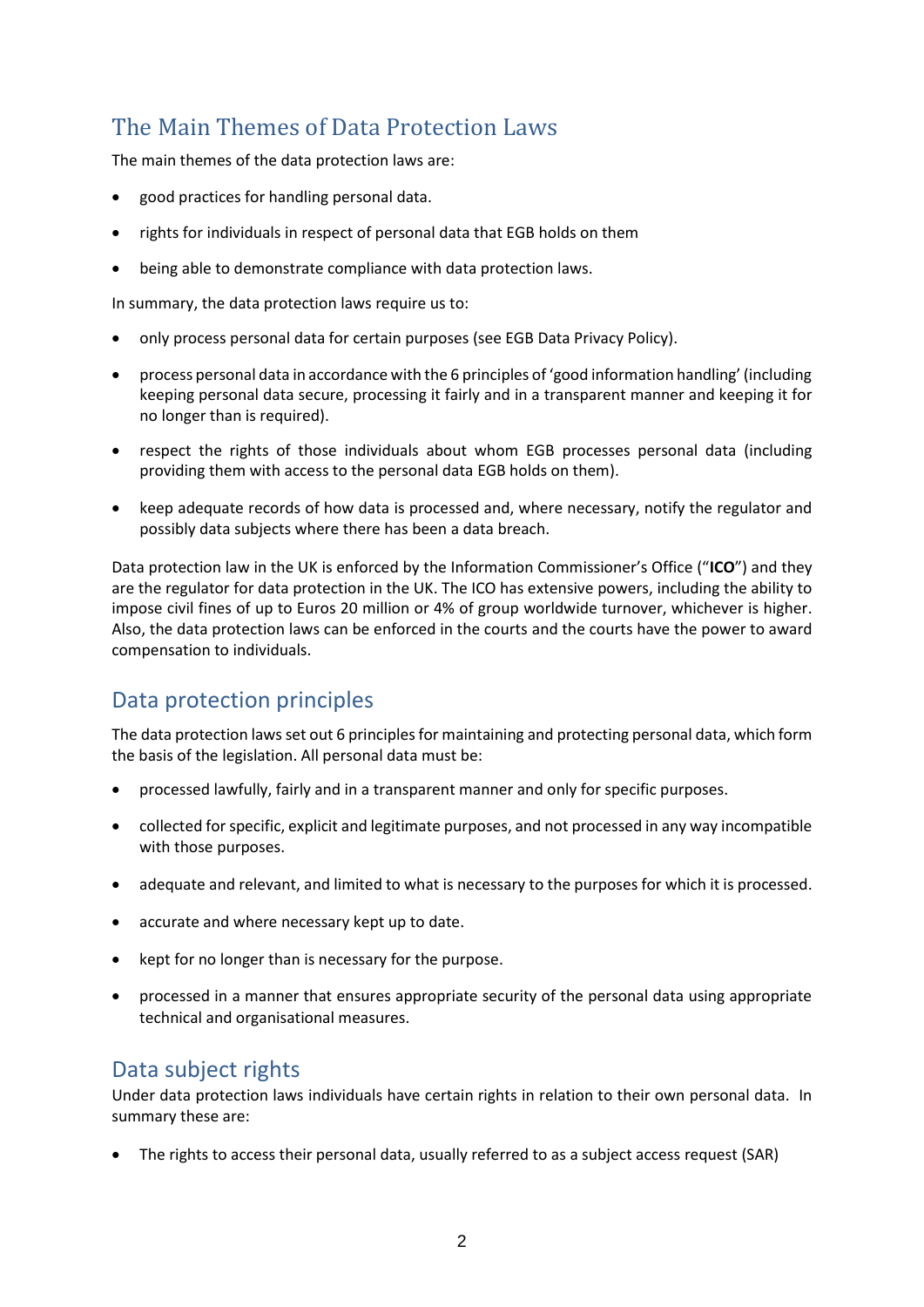- The right to have their personal data rectified
- The right to have their personal data erased, usually referred to as the right to be forgotten (RTBF)
- The right to restrict processing of their personal data
- The right to object to receiving direct marketing materials
- The right to portability of their personal data
- The right to object to processing of their personal data
- The right to not be subject to a decision made solely by automated data processing.

Not all of these rights are absolute rights, some are qualified and some only apply in specific circumstances.

#### Your main obligations

What this all means for you can be summarised as follows:

Treat all personal data with respect

Treat all personal data how you would want your own personal data to be treated;

Immediately notify the EGB Office [\(enquiries@endurancegb.co.uk\)](mailto:enquiries@endurancegb.co.uk) if any individual says or does anything which gives the appearance of them wanting to invoke any rights in relation to personal data relating to them.

Take care with all personal data and items containing personal data you handle or come across so that it stays secure and is only available to those who need the data to carry out their role within EGB.

Immediately notify the EGB Office [\(enquiries@endurancegb.co.uk\)](mailto:enquiries@endurancegb.co.uk) if you become aware of or suspect the loss of any personal data or any item containing personal data, such as a laptop or any other electronic device.

#### Your activities

Data protection laws have different implications in different areas of EGB's organisation and for different types of activity, and sometimes these effects can be unexpected.

Areas and activities particularly affected by data protection laws include staff, member support, marketing and promotions, health and safety, finance, performance and participation.

You must consider what personal data you might handle, consider carefully what data protection laws might mean for you and your activities, and ensure that you comply at all times with this Policy.

#### Practical matters

You should always apply a common-sense approach to how you use and safeguard personal data and treat personal data with care and respect. EGB has set out some "Guidelines for Security of Personal Data" that can be downloaded from the GDPR page on the EGB website.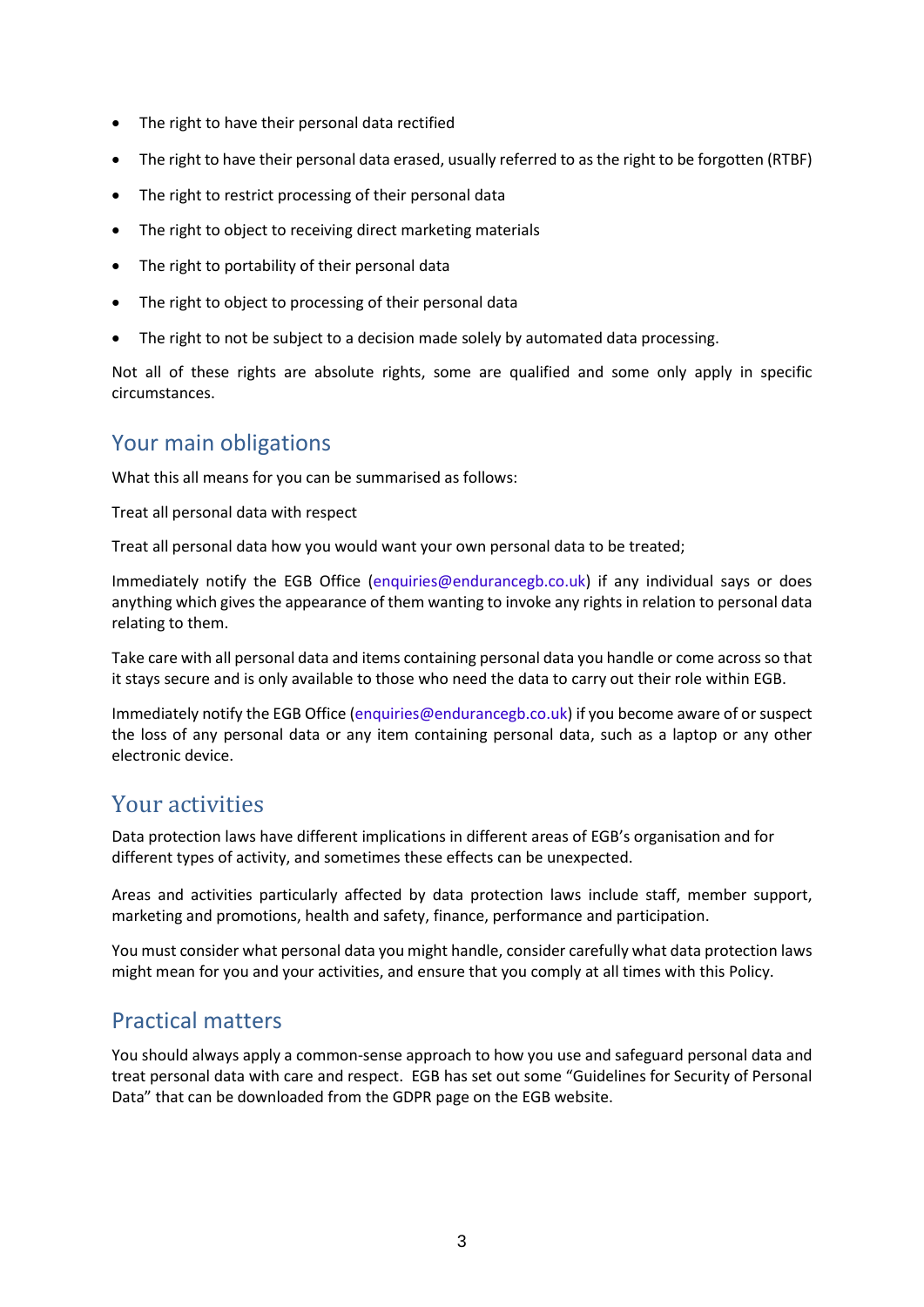# Personal Data

The personal data that EGB holds and the way it is collected / used issummarised in a document called "Personal Data and Flow" which can be downloaded from the GDPR page on the EGB website.

# Lawful basis for processing

For personal data to be processed lawfully, EGB must be process it on one of the legal grounds set out in the data protection laws.

For the processing of ordinary personal data in EGB's organisation these may include, among other things:

- the data subject has given their consent to the processing by becoming a Member or Supporter of EGB.
- the processing is necessary for the performance of the services and duties required of it as the National Governing Body of Endurance in Great Britain, as set out on the document entitled "Personal Data and Flow" (which can be downloaded from the Privacy Policy page on the EGB website).
- the processing is necessary for the compliance with any legal obligation to which EGB is subject, such as safeguarding legislation.
- the processing is necessary for legitimate interest reasons, for example you are processing someone's personal data in ways they would reasonably expect it to be processed and which have a minimal privacy impact on the data subject or where there is a compelling justification for the processing.

# Special category data

Special category data under the data protection laws is personal data relating to an individual's race, political opinions, health, religious or other beliefs, trade union records, sex life, biometric data and genetic data.

EGB receives accident report forms and medical forms at its rides for use in the event of an accident. Disability information is also held to enable reasonable adjustments to be made to ride rules so that para riders can compete on an equitable basis.

#### When does EGB process personal data?

Virtually anything EGB does with personal data is processing, including collection, modification, transfer, viewing, deleting, holding, backing up, archiving, retention, disclosure or destruction. So even just storage of personal data is a form of processing. EGB might process personal data using computers or manually by keeping paper records.

Examples of processing personal data might include:

- Using personal data to correspond with members
- Holding personal data in EGB's databases or documents
- Recording personal data in personnel or member files.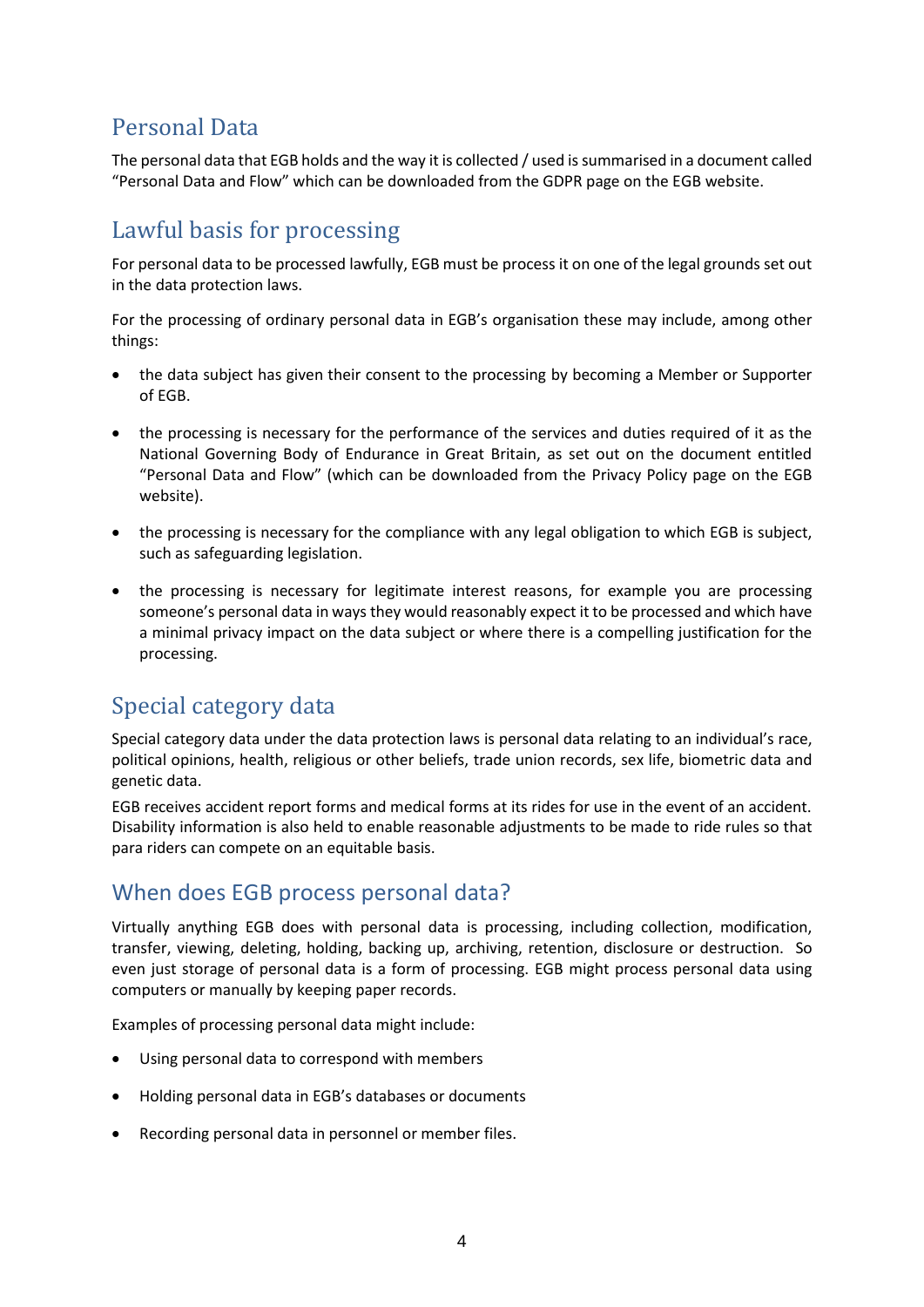EGB processes personal data every day for any number of purposes and in any number of ways. EGB must, therefore, comply at all times with the 6 Data Protection Principles.

#### The 6 Data Protection Principles

There are 6 data protection principles. You must comply with these principles when you process personal data. These are not exhaustive and for guidance only. You must use your common sense and be mindful of the potential implications to an individual of you processing their personal data.

The principles are that personal data must be:

- processed lawfully, fairly and in a transparent manner.
- collected for specific, explicit and legitimate purposes, and not processed in any way incompatible with those purposes ("**purpose limitation**").
- adequate and relevant, and limited to what is necessary to the purposes for which it is processed ("**data minimisation**").
- accurate and where necessary kept up to date.
- kept for no longer than is necessary for the purpose ("**storage limitation**").
- processed in a manner that ensures appropriate security of the personal data using appropriate technical and organisational measures ("**integrity and security**").

# Other Guidelines

You must not process personal data obtained illegally (e.g. stolen). You must not process personal data obtained by misleading, pressurising or inducing an individual.

If you are processing personal data in a new or extraordinary way, you must confirm that this is covered by EGB's Data Protection Policy by contacting the EGB Office [\(enquiries@endurancegb.co.uk\)](mailto:enquiries@endurancegb.co.uk).

You must only process personal data for purpose for which it was collected e.g. if you have taken a member's details to forward information to them on EGB's products and services, you must not pass those details on to a third party seeking to promote their services.

If personal data is to be processed for another purpose, the individual must be informed of that purpose.

When recording personal data make sure that you record it accurately. This is always important, but especially so where personal data is being entered into a database that may be reused on numerous occasions. Any mistakes or errors in the personal data will repeat themselves each time it is used.

Wherever possible, you must regularly confirm that personal data is correct and update databases accordingly (noting if personal data is incorrect and taking steps to correct it accordingly).

Where you become aware that personal data is incorrect, then the personal data should be corrected to remove the errors.

If more personal data than is required has been collected, the unnecessary personal data should be securely deleted or destroyed.

When collecting personal data or recording personal data, think whether it is in fact needed for the purpose for which it is collected.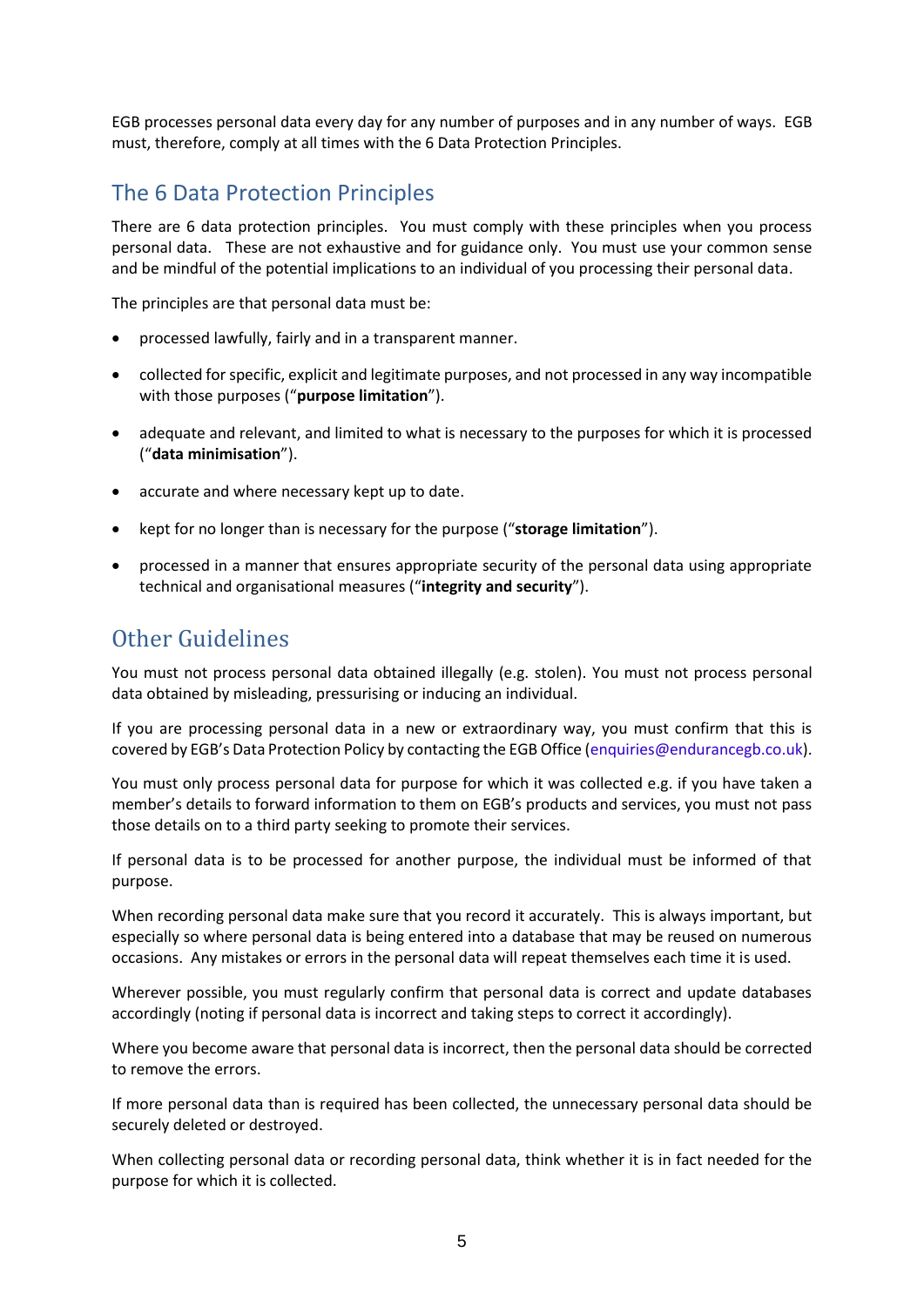# Data subject rights

Individuals have certain rights under data protection laws (**Right**). These are:

- the right of access (also known as a data subject access request or SAR).
- the right to rectification.
- the right to erasure (also known as the right to be forgotten or RTBF).
- the right to restrict processing.
- the right to data portability.
- the right to object.
- rights in relation to automated decision making and profiling.

The exercise of these Rights may be made in writing, including email, and also verbally and should be responded to in writing by the EGB Office (and only by the EGB Office) without undue delay and in any event within one month of receipt of the request. That period may be extended by two further months where necessary, taking into account the complexity and number of the requests. EGB must inform the individual of any such extension within one month of receipt of the request, together with the reasons for the delay.

Where the data subject makes the request by electronic means, any information is to be provided by electronic means where possible, unless otherwise requested by the individual.

If EGB receives the request from a third party (e.g. a legal advisor), EGB must take steps to verify that the request was, in fact, instigated by the individual and that the third party is properly authorised to make the request. This will usually mean contacting the relevant individual directly to verify that the third party is properly authorised to make the request.

There are very specific exemptions or partial exemptions for some of these Rights which will need to be managed at the time that the request is received.

Where an individual considers that EGB has not complied with their request e.g. exceeded the time period, they can seek a court order and compensation. If the court agrees with the individual, it will issue a Court Order, to make us comply. The Court can also award compensation.

The individual can also complain to the regulator for privacy legislation, which in EGB's case will usually be the ICO, and they too can make us comply and can also impose a civil fine upon us.

In addition to the rights discussed in this document, any person may ask the ICO to assess whether it is likely that any processing of personal data has or is being carried out in compliance with the data protection laws. The ICO must investigate and may serve an information notice on to obtain the relevant information. The ICO may also conduct an informal investigation to start with, usually by writing a letter to us asking us to explain the position.

The result of any investigation may lead to an enforcement notice being issued by the ICO. Any letters, assessments, information notices or enforcement notices from the ICO should be immediately sent directly to the EGB Office.

If you receive a verbal request, a letter or email in relation to a Right, or believe you have a verbal request for the exercise of a Right, you should pass this to the EGB Office immediately and pass them any written records relating to the request.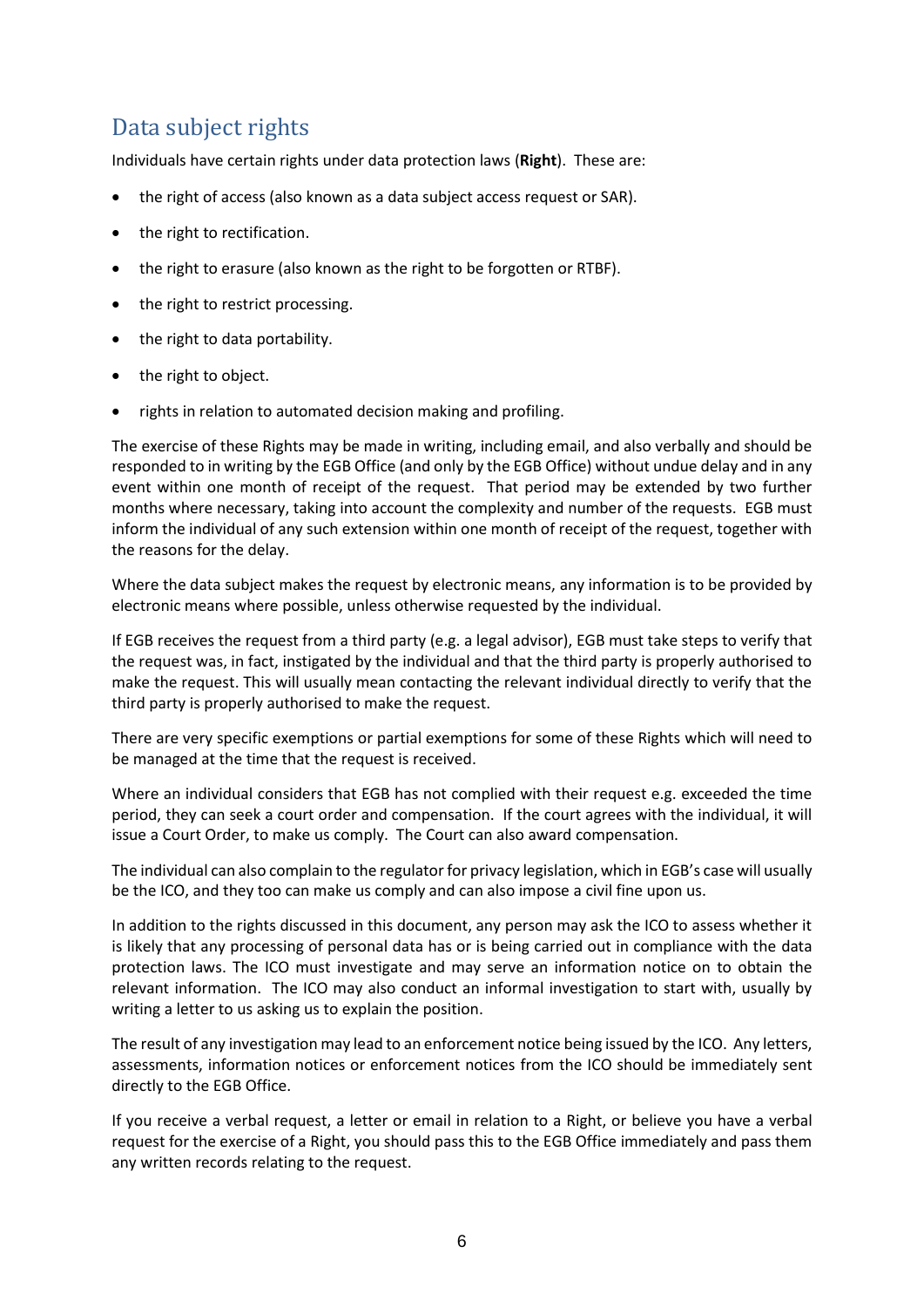# Right of Access

This paragraph contains the specific procedure to be followed where an individual exercises their right of access (also known as a data Subject Access Request, SAR). The request need not refer to the Right, for instance, it might simply request 'a copy of all the information that you have about me'.

There are limited timescales within which EGB must respond to a request and any delay could result in EGB failing to meet those timescales, which could lead to enforcement action by the ICO and/or legal action by the affected individual.

The data protection laws gives individuals the right to obtain:

- confirmation that their personal data is being processed;
- access to their personal data; and
- access to other supplementary information.

The individual is entitled to receive a description of the following:

- the purposes for which EGB processes the data;
- the categories of personal data EGB processes about them;
- the recipients to whom EGB may disclose the data;
- the duration for which the personal data may be stored;
- the rights of the data subject under the data protection laws;
- any information available regarding the source of the data were it is not collected from the data subject direct;
- the right of the data subject to make a complaint to the supervisory authority for data protection

EGB must also provide the information constituting the individual's personal data which is within the scope of their request. EGB must provide this information in an intelligible form and technical terms, abbreviations and codes must be explained, and where the request was made electronically EGB can, unless the data subject specifies otherwise, also provide the information in electronic form.

Where requests are manifestly unfounded or excessive, because they are repetitive: (a) charge a reasonable fee considering the administrative costs of providing the information (and the amount can be subject to limits); or (b) or refuse to respond. Where EGB refuses to respond to a request, EGB must explain why to the individual, informing them of their right to complain to the supervisory authority and to a judicial remedy without undue delay and at the latest within one month.

EGB should verify the identity of the person making the request, using "reasonable means" if EGB is not sure about their identity.

#### **Redactions**

Where EGB is providing information to an individual where they have made a subject access request, they are only entitled to their personal data. They are not entitled to see information which relates to other individuals or to other people, e.g. to a company.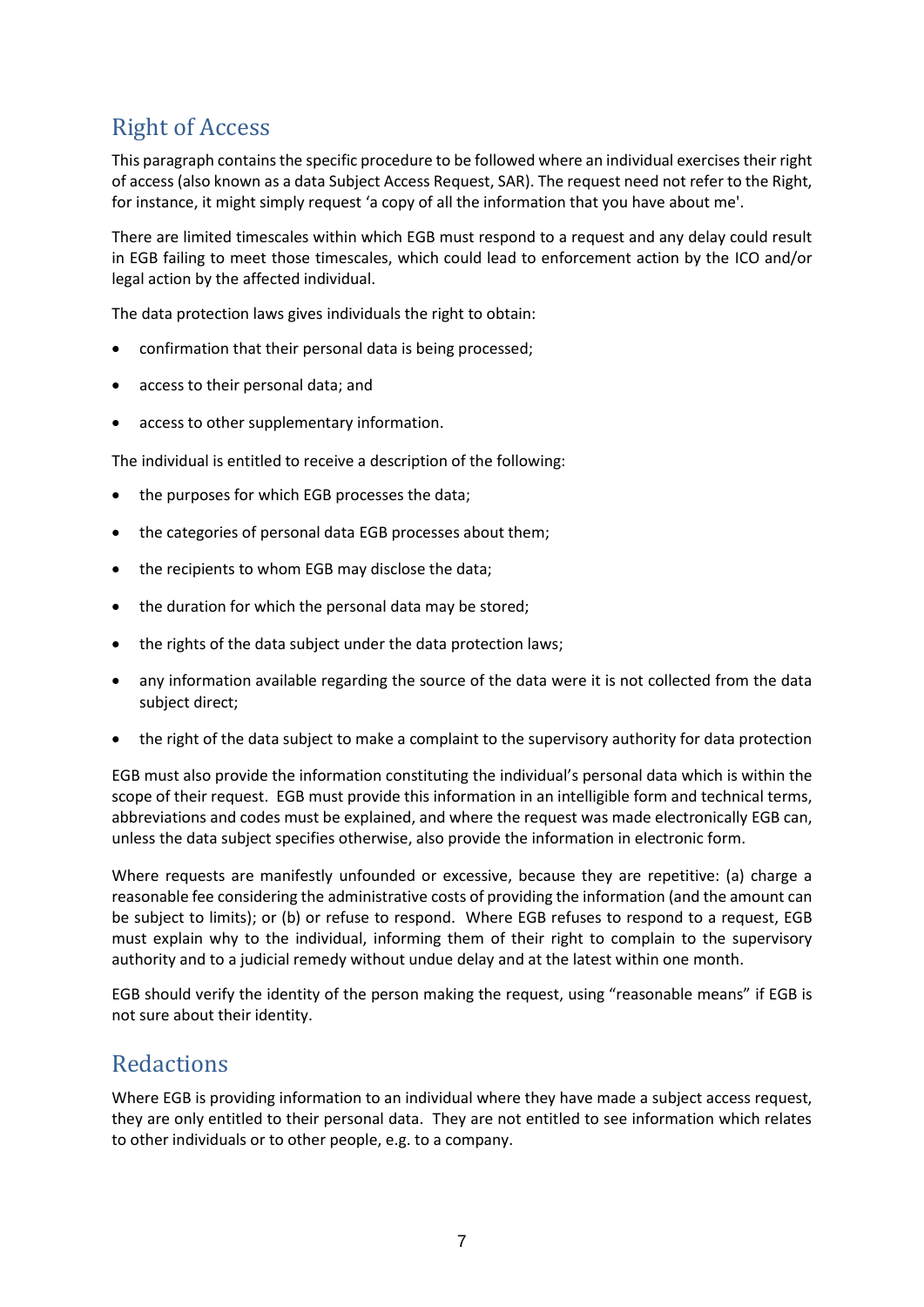In these cases, EGB would redact, i.e. blank out in a permanent way, any information which is not the personal data of the individual making the subject access request. Care must be taken with email data where an email between two people might contain personal information relating to both the sender and the recipient.

# Right To Be Forgotten

The right to "The Right To Be Forgotten' or the "Right To Erasure". The broad principle underpinning this right is to enable an individual to request the deletion or removal of their personal data where there is no compelling reason for its continued processing.

The right to erasure does not provide an absolute 'right to be forgotten'. Individuals have a right to have their personal data erased and to prevent processing in specific circumstances:

- where their personal data is no longer necessary in relation to the purpose for which it was originally collected/processed.
- when the individual withdraws consent (but only to the extent that consent is the only basis for processing their personal data).
- when the individual objects to the processing of their personal data and there is no overriding legitimate interest for continuing the processing.
- where their personal data was unlawfully processed.
- where their personal data has to be erased in order to comply with a legal obligation.
- where their personal data is processed in relation to the offer of information for services to a child.

There are some specific circumstances where the right to erasure does not apply and EGB can refuse to deal with a request:

- to exercise the right of freedom of expression and information;
- to comply with a legal obligation or for the performance of a public interest task or exercise of official authority;
- for public health purposes in the public interest;
- archiving purposes in the public interest, scientific research historical research or statistical purposes; or
- the exercise or defence of legal claims.

If EGB discloses the personal data to be erased to third parties, then EGB must inform them about the erasure of the personal data, unless it is impossible or involves disproportionate effort to do so.

#### Right to Rectification

An individual has the right to ask us to:

- correct inaccurate personal data.
- complete information if it is incomplete.
- delete personal data which is irrelevant or no long required for EGB's purposes.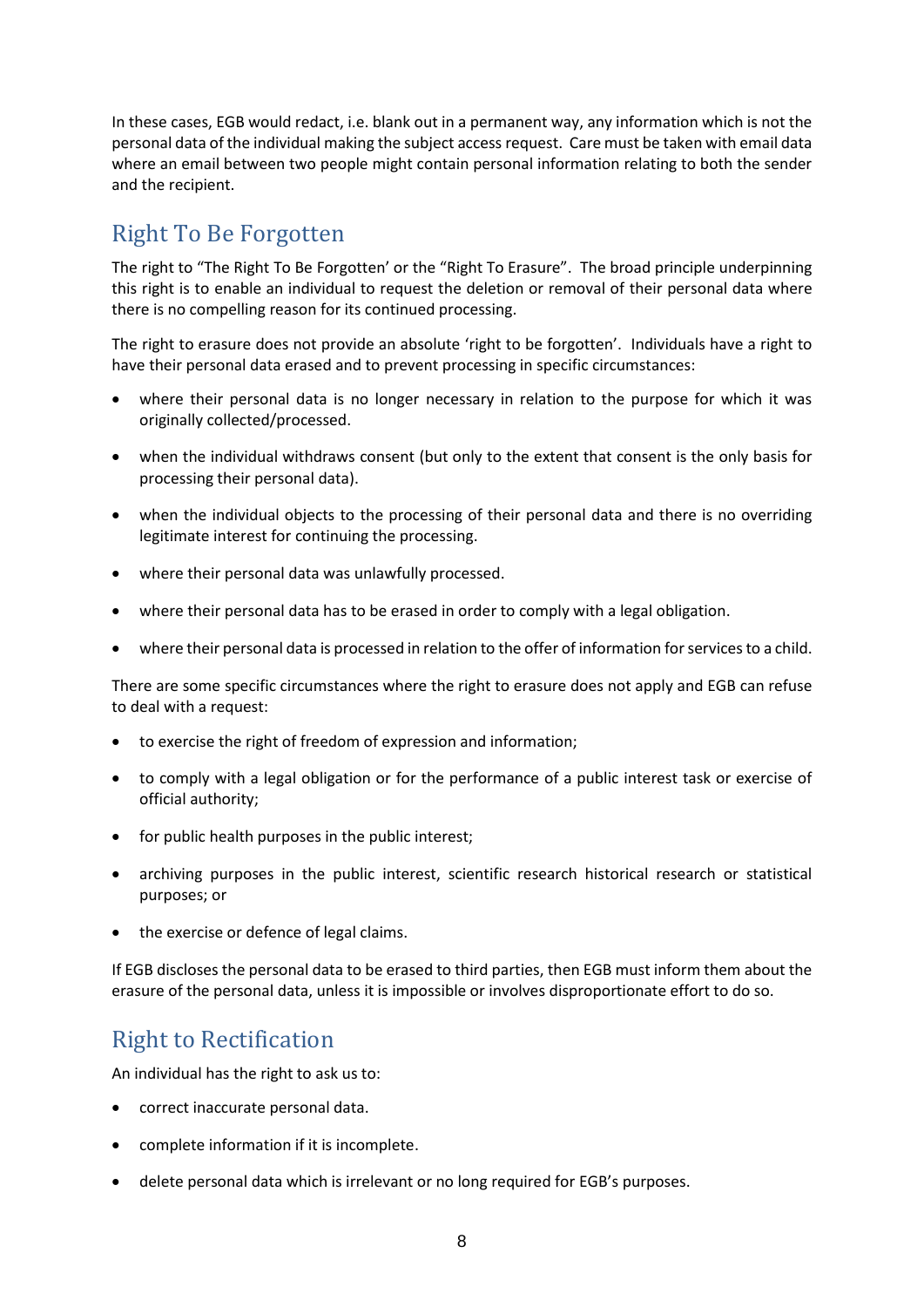If EGB has disclosed the personal data in question to third parties, EGB must inform them of the rectification request where possible. EGB must also inform the individuals about the third parties to whom the data has been disclosed where appropriate.

If data is factually correct and EGB is justified in keeping it, i.e. it is relevant to the lawful purpose EGB is holding it for then EGB does not have to change or delete it, but the individual may make a request for erasure, i.e. the right to be forgotten, and in that case EGB would have to analyse the personal data and whether EGB can retain it based on that Right.

Where EGB is not taking any action in response to a request for rectification, EGB must explain why to the individual, informing them of their right to complain to the supervisory authority (usually the ICO) and to seek a remedy from the Courts.

# Right to Restrict Processing

An individual is entitled to require EGB to stop or not begin processing their personal data. When processing is restricted, EGB is permitted to store their personal data, but not further process it except in the exercise or defence of legal claims or for the protection of the rights of another natural or legal person or for reasons of important public interest. EGB can retain just enough information about the individual to ensure that the restriction is respected in future.

EGB will be required to restrict the processing of personal data in the following circumstances:

- where an individual contests the accuracy of the personal data, EGB should restrict the processing until EGB has verified the accuracy of the personal data.
- where an individual has objected to the processing (where it was necessary for the performance of a public interest task or purpose of legitimate interests), and EGB is considering whether EGB's legitimate grounds override those of the individual.
- when processing is unlawful and the individual opposes erasure and requests restriction instead.
- if EGB no longer needs the personal data but the individual requires the data to establish, exercise or defend a legal claim.

Previously given consent for processing can be revoked at any time by the individual, therefore EGB cannot justify continued processing of data as a result of a previous consent. The individual does not have this right if the individual has entered into a contract with us and the processing is necessary for the fulfilment of that contract.

EGB must inform individuals when EGB decides to lift a restriction on processing (for example, if an individual contested EGB'sright to process their personal data on legitimate interest grounds and EGB subsequently found that EGB's processing was justified on these grounds).

If EGB has disclosed the restricted personal data to third parties, EGB must inform them about the erasure of the personal data, unless it is impossible or involves disproportionate effort to do so.

# The Right to Data Portability

The right to data portability allows individuals to obtain and reuse their personal data for their own purposes across different services. If the individual requests it, EGB may be required to transmit the data directly to another organisation if this is technically feasible. However, EGB is not required to adopt or maintain processing systems that are technically compatible with other organisations.

The right to data portability only applies: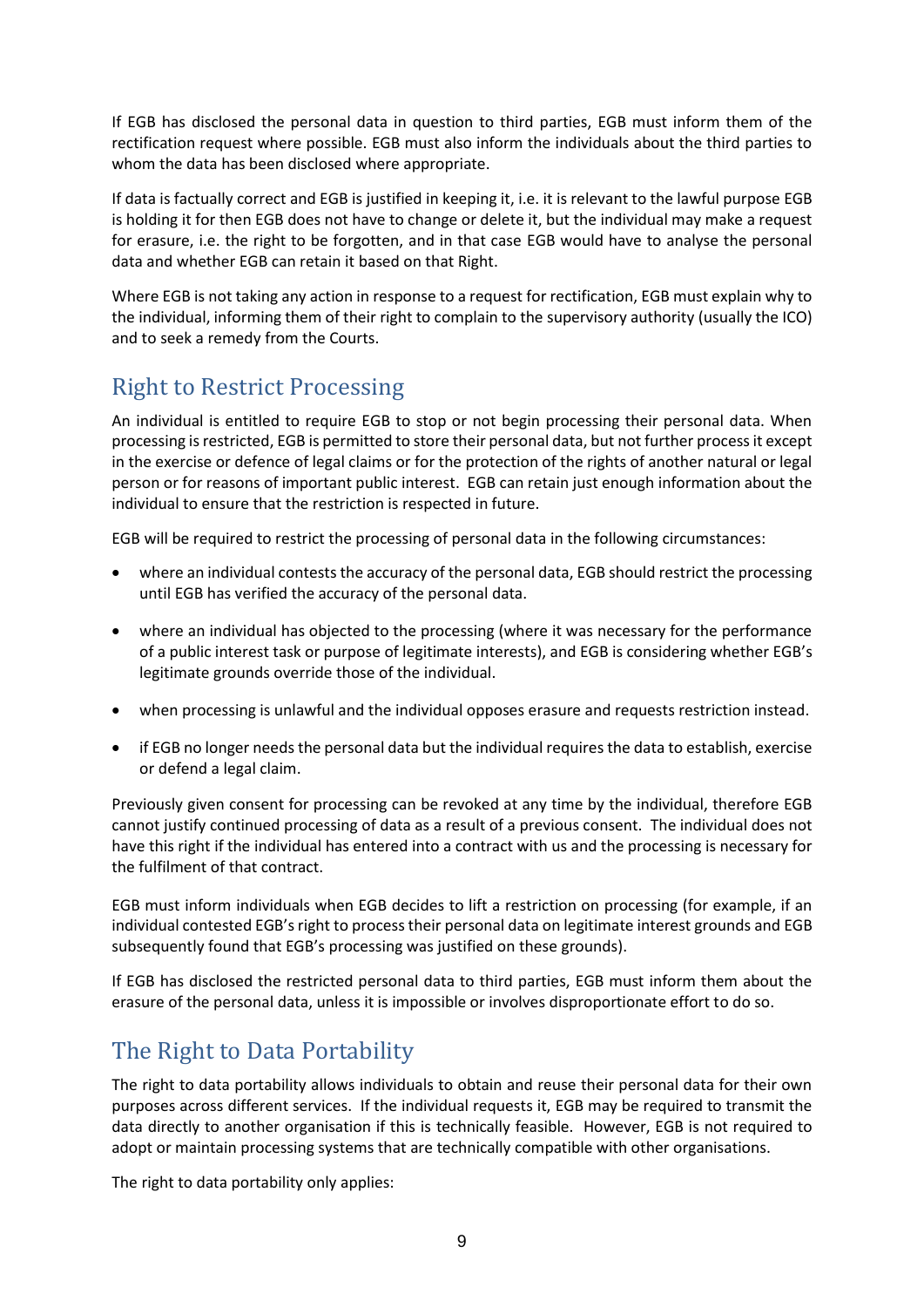- to personal data an individual has provided to EGB.
- where the processing is based on the individual's consent or for the performance of a contract.
- when processing is carried out by automated means.

EGB must provide the personal data in a structured, commonly used and machine-readable form such as a CSV file. This enables other organisations to use the data. The information must be provided free of charge.

If the personal data concerns more than one individual, EGB must consider whether providing the information would prejudice the rights of any other individual.

# Right to Object

Individuals have the right to object to:

- processing based on legitimate interests;
- the performance of a task in the public interest/exercise of official authority (including profiling);
- direct marketing
- processing for purposes of scientific/historical research and statistics.

If EGB processes personal data on the basis of its legitimate interests or the performance of a task in the public interest/exercise of official authority:

- individuals must have an objection on "grounds relating to his or her particular situation"
- EGB must stop processing the personal data unless it can demonstrate compelling legitimate grounds for the processing, which override the interests, rights and freedoms of the individual; or the processing is for the establishment, exercise or defence of legal claims.

If EGB processes personal data for direct marketing purposes:

- EGB must stop processing personal data for direct marketing purposes as soon as it receive an objection. There are no exemptions or grounds to refuse.
- EGB must deal with an objection to processing for direct marketing at any time and free of charge.
- EGB must nevertheless comply with the terms of the Privacy and Electronic Communication Regulations and the e-Privacy Regulation which replaces it.

If EGB processes personal data for research purposes individuals must have "grounds relating to his or her particular situation" in order to exercise their right to object to processing for research purposes.

If EGB is conducting research where the processing of personal data is necessary for the performance of a public interest task, EGB is not required to comply with an objection to the processing.

#### **Automated decision making and profiling**

EGB does not use automated decision making and profiling techniques.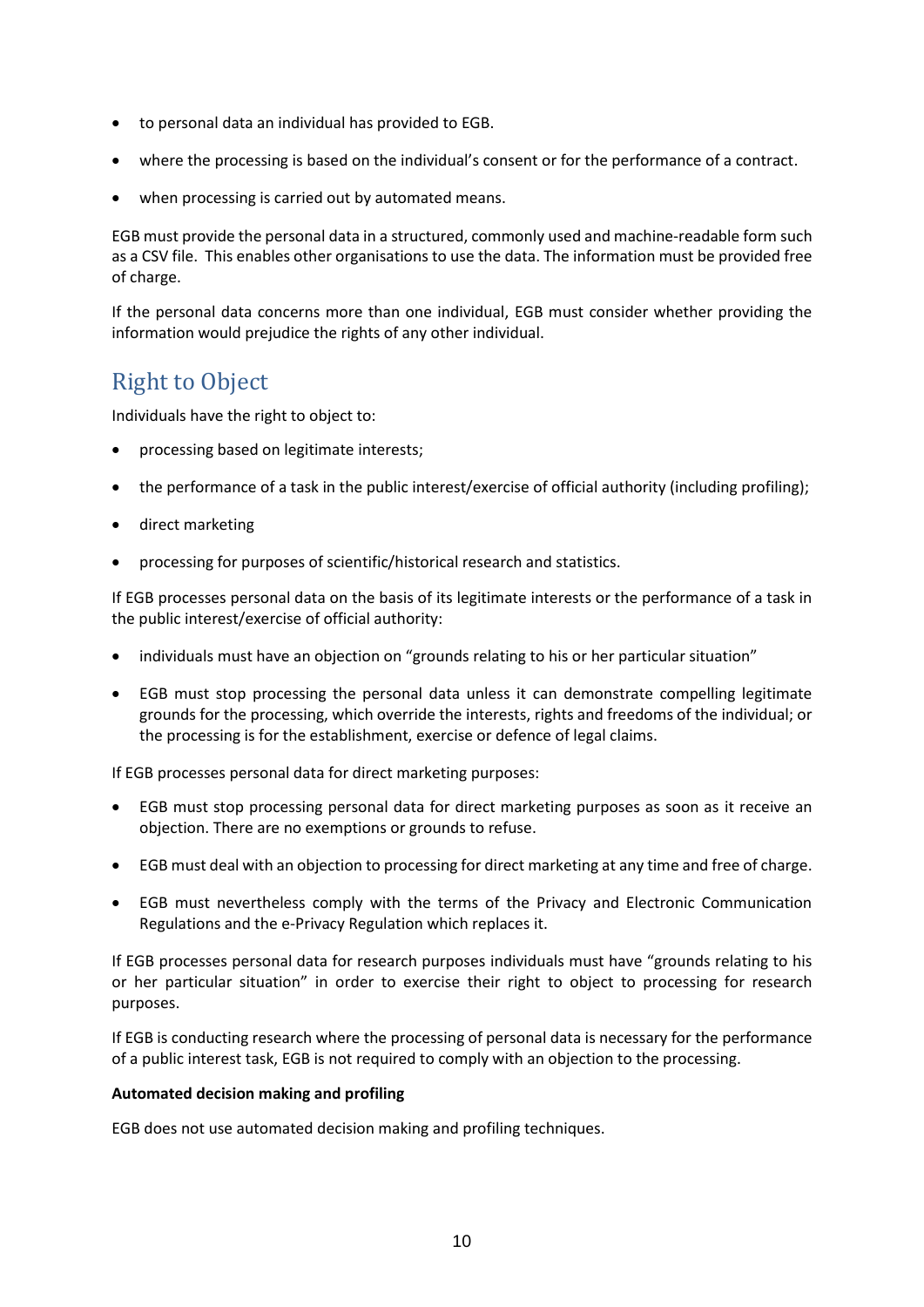#### Enforcement

If an individual disagrees that EGB has properly complied with a Right or EGB fails to respond they may apply to a Court for an order or complain to the ICO in each case requiring us to properly perform the Right.

If the Court or the ICO agrees with the individual it can:

- order EGB to properly carry out the Right and what steps are needed to do this.
- order EGB to notify third parties who it has passed the data onto of the Right.

A court can also award compensation to the individual for any damage they have suffered as a result of EGB's non-compliance. The ICO can also impose a civil fine upon EGB.

# Deleting personal data in the normal course

EGB is only required to supply information in response to an exercise of Rights that was processed at the date of that request. However, EGB is allowed to carry out regular housekeeping activities even if this means deleting or amending personal data after the receipt of request in relation to a Right.

What EGB cannot do is amend or delete data because EGB does not want to supply it or because of the exercise of a Right.

#### **Queries**

If you have any queries about this Policy, please contact the EGB Office at [enquiries@endurancegb.co.uk](mailto:enquiries@endurancegb.co.uk)